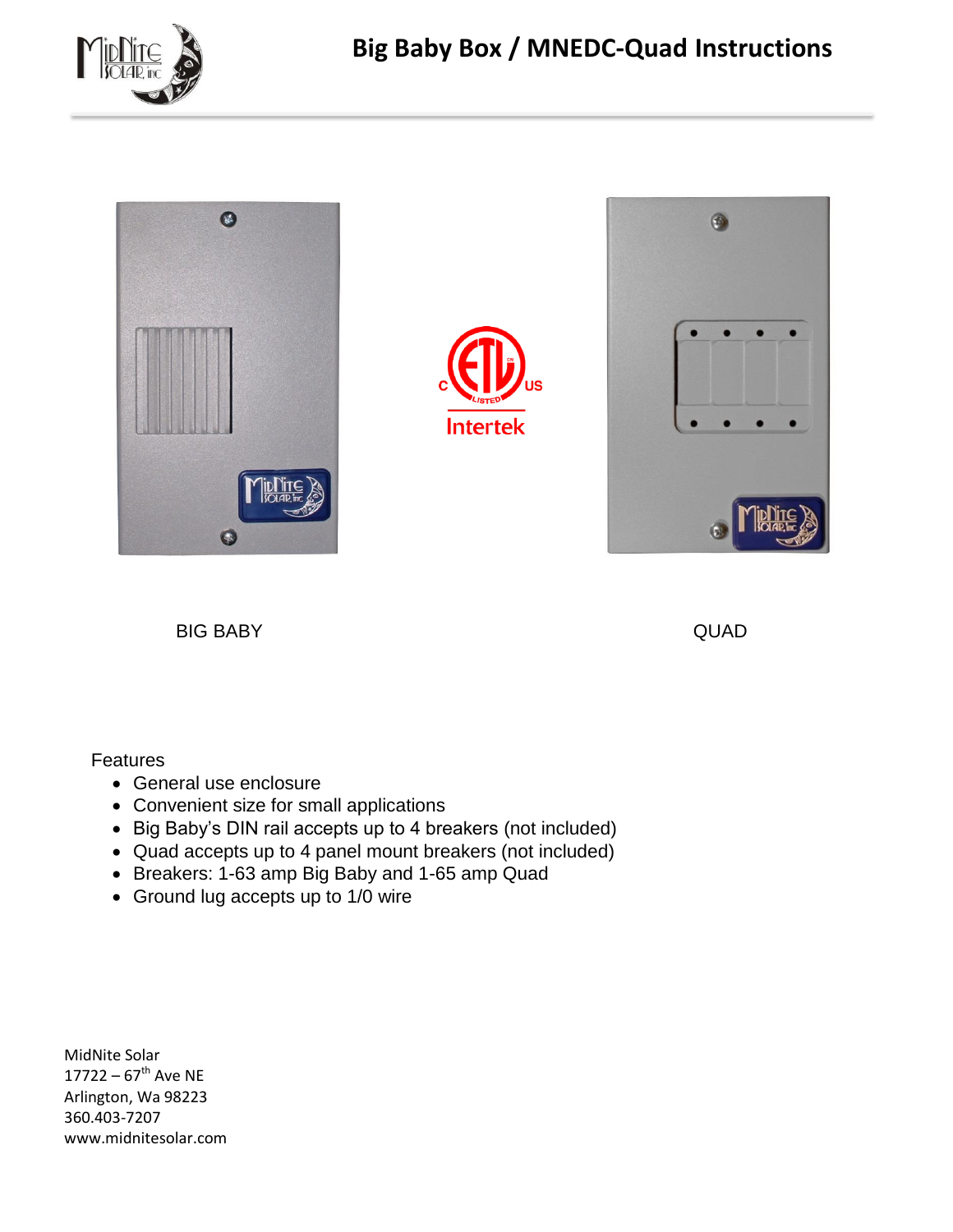# **IMPORTANT SAFETY INSTRUCTIONS**

**SAVE THESE INSTRUCTIONS** - These instructions contain important safety and operating instructions for the MidNite Solar Big Baby and Quad breaker boxes for residential and commercial applications.

If you do not fully understand any of the concepts, terminology, or hazards outlined in these instructions, please refer installation to a qualified dealer, electrician or installer. These instructions are not meant to be a complete explanation of a renewable energy system.

#### **GENERAL PRECAUTIONS**

WORKING WITH OR IN THE VICINITY OF A LEAD ACID BATTERY, SEALED OR VENTED IS DANGEROUS. VENTED BATTERIES GENERATE EXPLOSIVE GASES DURING NORMAL OPERATION. FOR THIS REASON, IT IS VERY IMPORTANT THAT BEFORE SERVICING EQUIPMENT IN THE VICINITY OF LEAD-ACID BATTERIES, YOU REVIEW AND FOLLOW THESE INSTRUCTIONS CAREFULLY.

If service or repair should become necessary, contact MidNite solar Inc. Improper servicing may result in a risk of shock, fire or explosion. To reduce these risks, disconnect all wiring before attempting any maintenance or cleaning. Turning off the inverter will not reduce these risks. Solar modules produce power when exposed to light. When it is not possible to disconnect the power coming from the Photovoltaics by an external means such as a combiner, cover the modules with an opaque material before servicing any connected equipment.

Never attempt to charge a frozen battery.

When it is necessary to remove a battery, make sure that the battery bank disconnect breaker is in the off position and that the PV breakers, grid breakers and any other sources of power to the inverter are in the off position. Then remove the negative terminal from the battery first.

To reduce risk of battery explosion follow these instructions and those published by the battery manufacturer as well as the manufacturer of any additional equipment used in the vicinity of the batteries. Before installing the battery enclosure, read all instructions and cautionary markings in or on any connected electrical equipment.

Avoid producing sparks in the vicinity of the batteries when using vented batteries. Provide ventilation to clear the area of explosive gases. Sealed AGM and Gel batteries do not under normal conditions create explosive gases. Be especially cautious when using metal tools. Dropping a metal tool onto batteries can short circuit them. The resulting spark can lead to personal injury or damage to the equipment. Provide ventilation to outdoors from the battery compartment when installing vented batteries such as golf cart T-105 batteries. The addition of a spill tray is also a good idea.

Clean all battery terminals. Very high currents are drawn from the batteries; even a small amount of electrical resistance can result in overheating, poor performance, premature failure or even fire.

Have plenty of fresh water and soap nearby in case battery acid contacts skin, clothing or eyes. Wear complete eye and clothing protection. Always avoid touching eyes while working near batteries. If battery acid or battery terminal corrosion contacts skin or clothing, wash immediately with soap and water. If acid enters the eyes, immediately flood with cool running water for at least 15 minutes and get medical attention immediately. Baking soda neutralizes battery acid electrolyte. Keep a supply near the batteries.

Do not work alone. Someone should be in the range of your voice or close enough to come to your aid when you work with or near electrical equipment.

Remove rings, bracelets, necklaces, watches etc. when working with batteries, photovoltaic modules or other electrical equipment. Power from an illuminated photovoltaic array makes a very effective arc welder with dire consequences if one of the welded pieces is on your person.

To reduce the risk of injury, connect only deep cycle lead acid type rechargeable batteries. Other types of batteries may leak or burst, causing personal injury or damage.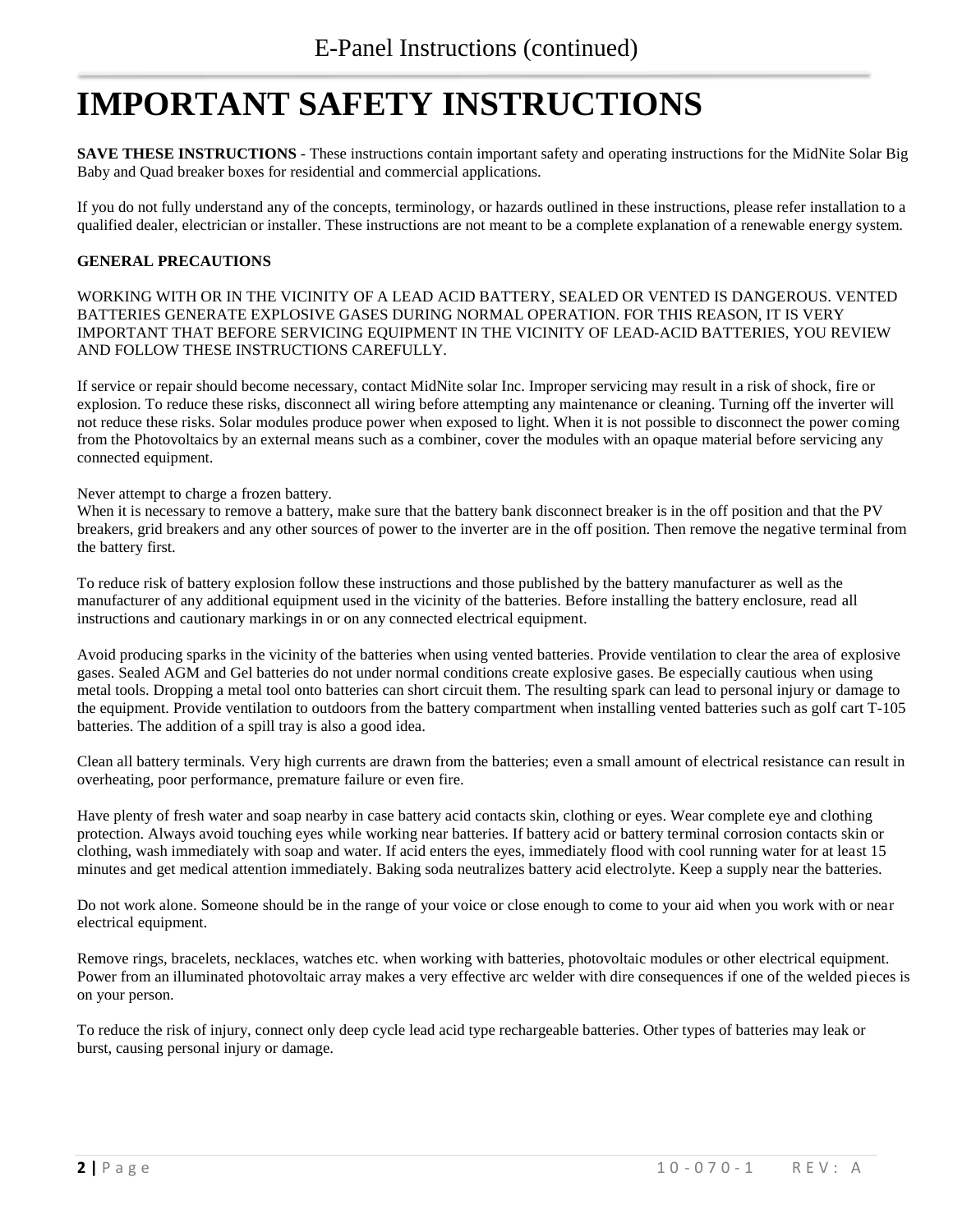## **Big Baby**

The Baby Box was hugely successful in filling an industry need, but was just a little small so the Big Baby was developed to meet the need for a medium sized breaker box.



**Big Baby Enclosure**

#### **Installation:**

Select a safe dry indoor or sheltered location and secure to the wall with appropriate screws or wall anchors. The Big baby is a general purpose enclosure and may be used with up to four 13mm wide dinrail AC or DC breakers. Midnite Solar breakers available at your local dealer are highly recommended such as MNEPVXX where XX is the breaker rating. For example MNEPV10 is a 10 amp breaker. Other Midnite breakers and GFP's (Ground Fault Protectors) are available from your dealer. Use breakers rated for a max of 300 VDC or 277 VAC.

#### **Wiring:**

It is the installer's responsibility to ensure compliance the National Electrical Code, ANSI/NFPA 70 and all applicable local codes. A box lug is provided for grounding of the enclosure. The Big Baby is designed for up to 6AWG wire. Use of larger wire will reduce the required bending room allowance. Knockouts are provided at the top and bottom of the Big Baby. You will need a hammer, screwdriver and needle nose pliers to remove knockouts.

| Torque – Ground Box Lug                     |                   |  |
|---------------------------------------------|-------------------|--|
| 10AWG                                       | 20 in-lbs (2.3Nm) |  |
| 8AWG                                        | 25 in-lbs (2.8Nm) |  |
| 6AWG                                        | 35 in-lbs (4.0Nm) |  |
| 4AWG                                        | 45 in-lbs (5.1Nm) |  |
| $2AWG - 1/0$                                | 50 in-lbs (5.6Nm) |  |
| Torque Circuit Breaker to 20 in-lbs (2.3Nm) |                   |  |

Re-torque after 1 hour